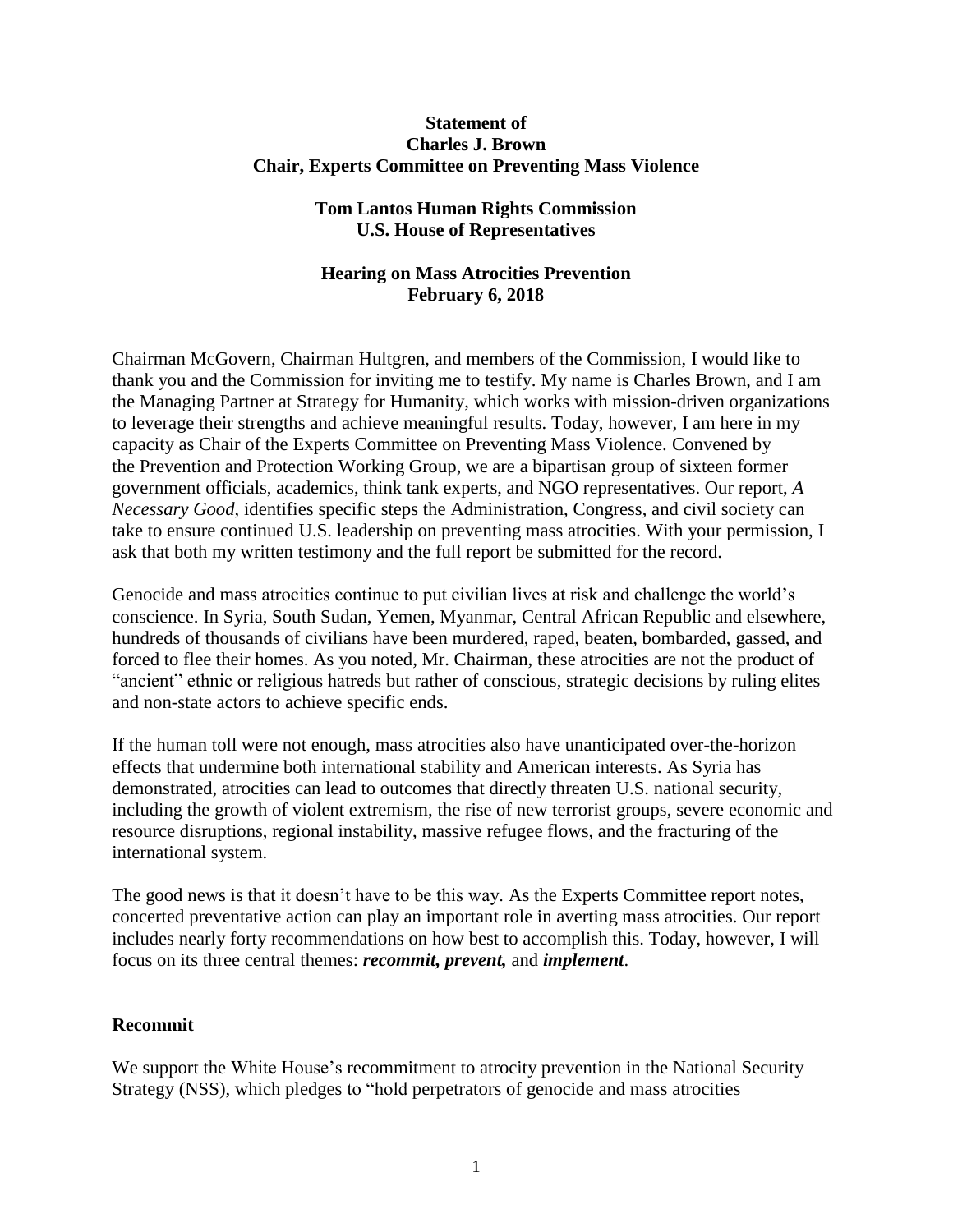accountable." We applaud its decision to retain the Atrocities Prevention Board and want to acknowledge the important work that the APB and sub-APB have undertaken to date. Admiral Garry Hall, the NSC Senior Director who serves as Chair of the APB, has met with us to discuss the Administration's approach, which emphasizes interagency engagement on the most critical atrocity crises. We are encouraged that his efforts are helping to ensure that that the APB is playing an important role in relevant Policy Coordination Committee discussions and furthering the goals and objectives laid out in National Security Strategy.

That said we would like to see the White House's commitment replicated at the agency level. We are particularly concerned about the possibility that Secretary of State Tillerson's redesign initiative will lead to a downgrading or elimination of the Office of the Undersecretary for Civilian Security, Democracy, and Human Rights, the Bureau of Conflict and Stabilization Operations, and the Office of Global Criminal Justice – the three components that have coordinated State's atrocity prevention initiatives. We urge Congress to seek assurances from Secretary Tillerson that he will retain these essential offices and work with the White House to ensure appointment of strong leadership.

We also urge the Administration to work with Congress to secure the resources and personnel necessary to enable it to prevent and respond to mass atrocities. We would like to see the Administration engage with you and other Members focused on these issues, and to regard you as full partners in this effort.

To that end, we are encouraged by current Congressional efforts to institutionalize atrocity prevention across the interagency, including the Elie Wiesel Genocide and Atrocities Prevention Act, which supports the work of the APB, mandates relevant training for Foreign Service Officers, institutionalizes the Complex Crises Fund, and requires the Director of National Intelligence to regularly report on atrocity risks. I'd like to thank those Commission members, including both co-chairs, who have signed on as cosponsors. We also would welcome a measure that would make the APB a statutory body without a sunset provision.

We also would like to see more active U.S. leadership on current atrocity crises. Although the United States cannot respond to every crisis it must lead. That is particularly true in the current crisis in Myanmar. We appreciate Secretary Tillerson's November 22 statement that the events in Rakhine State in Myanmar constitute ethnic cleansing and his pledge of additional humanitarian assistance. Despite these important steps, however, the crisis has only deepened. We call on the Administration to work with its international partners to demand that the Government of Myanmar bring an end to the violence and ensure that the Rohingya can return safely to their homes – and not to camps. We also strongly urge the Administration to work with the international community to ensure that those responsible are held accountable – efforts that would be consistent with the pledge to take such action in the new National Security Strategy.

Time does not permit me to go into greater detail here today, but we also call on the Administration to demonstrate stronger US leadership to in response to the ongoing atrocities – and the dire humanitarian consequences that they produce – in Syria, South Sudan, Yemen, and the Central African Republic.